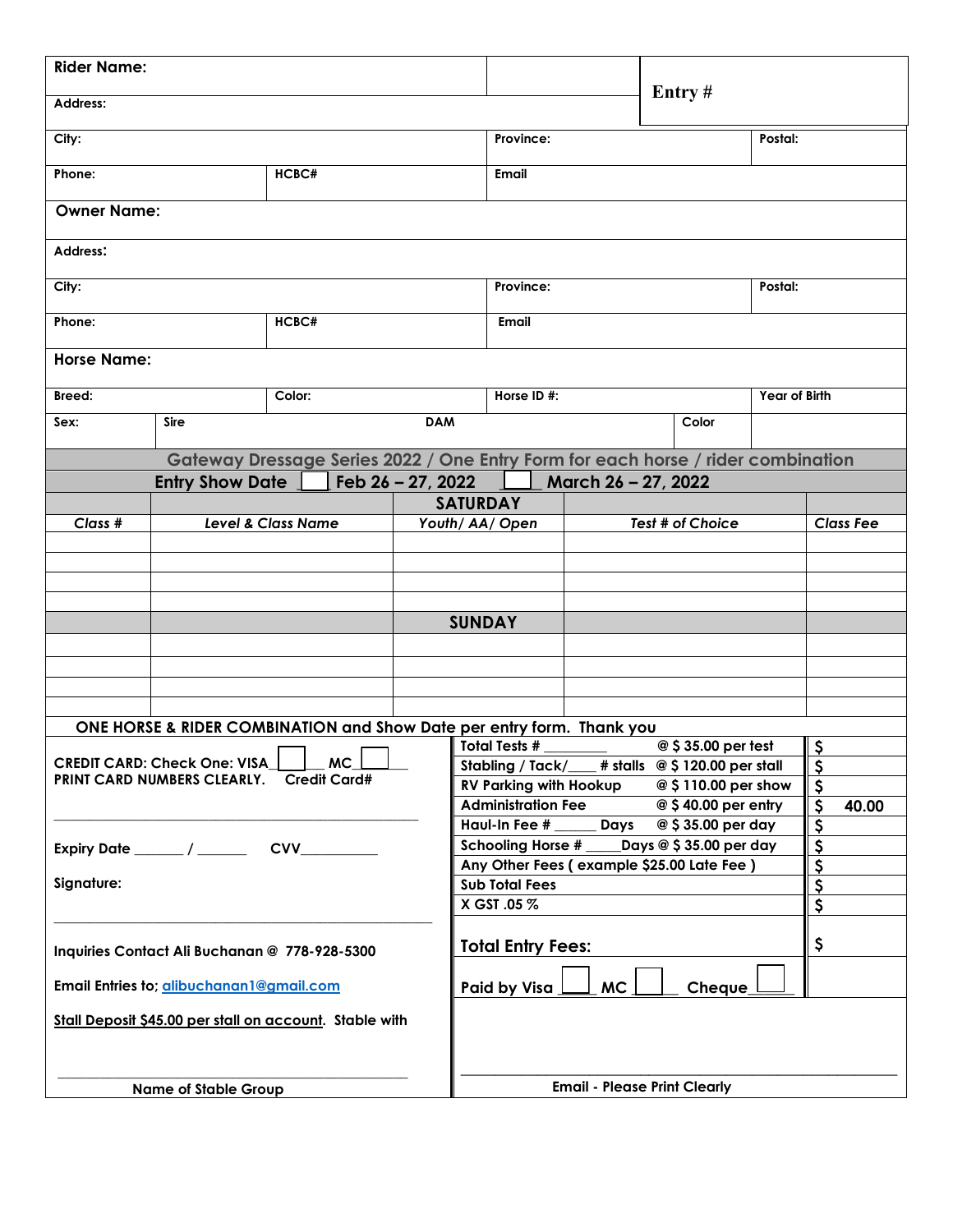## **Gateway Dressage Series – ENTRY AGREEMENT**

Assumption of Risk, Waiver and Indemnification. This document waives important legal rights. Read it carefully before signing

\_\_\_\_\_\_I AGREE in consideration for my participation riding on "Thunderbird Show Park" private property grounds at any time during the "Gateway Dressage Series" equestrian events to the following:

\_\_\_\_\_\_I AGREE that I choose to participate voluntarily in the event with my horse, as a rider, driver, handler, lessee, owner, agent, coach, trainer, or as parent or guardian of a junior exhibitor. I am fully aware and acknowledge that horse sports at the "Thunderbird Show Park" activities involves inherent dangerous risks of accident, loss, serious bodily injury including broken bones, head injuries, trauma, pain, suffering, death and or "Harm".

\_\_\_\_\_\_I AGREE to release "Thunderbird Show Park" from all claims for money damages or otherwise for any "Harm" to me or my horse and for any "Harm" caused by me or my horse to others, even if the "Harm" resulted, directly or indirectly, from the negligence of Thunderbird Show Park, employees, contractors, volunteers or exhibitors.

\_\_\_\_\_\_I AGREE to expressly assume all risks of "Harm "to me or my horse, including Harm resulting from the negligence of the "Thunderbird Show Park", officials, officers, directors, employees, agents, personnel, volunteers, or any other affiliate organizations or participant of the event.

\_\_\_\_\_\_I AGREE to indemnify (that is, to pay any losses, damages, or costs incurred at "Thunderbird Show Park" and to hold them harmless with respect to claims for Harm to me or my horse, and for claims made by others for any Harm caused by me or my horse at the Thunderbird Show Park "Gateway Dressage Series" Events.

I am a parent or guardian of a youth exhibitor under 19 years of age, and I consent to the youth's participation and AGREE to all of the above provisions and AGREE to assume all of the obligations of this Entry Agreement on of the youth competitor's behalf.

\_\_\_\_\_\_I AGREE that "Thunderbird Show Park" as used above includes all of their officials, officers, directors, employees, agents, personnel, volunteers and affiliated organizations.

BY SIGNING BELOW, I AGREE to be bound by all competition rules, provisions, specifications, and or accept all event management decisions that apply to provisions of this entry: